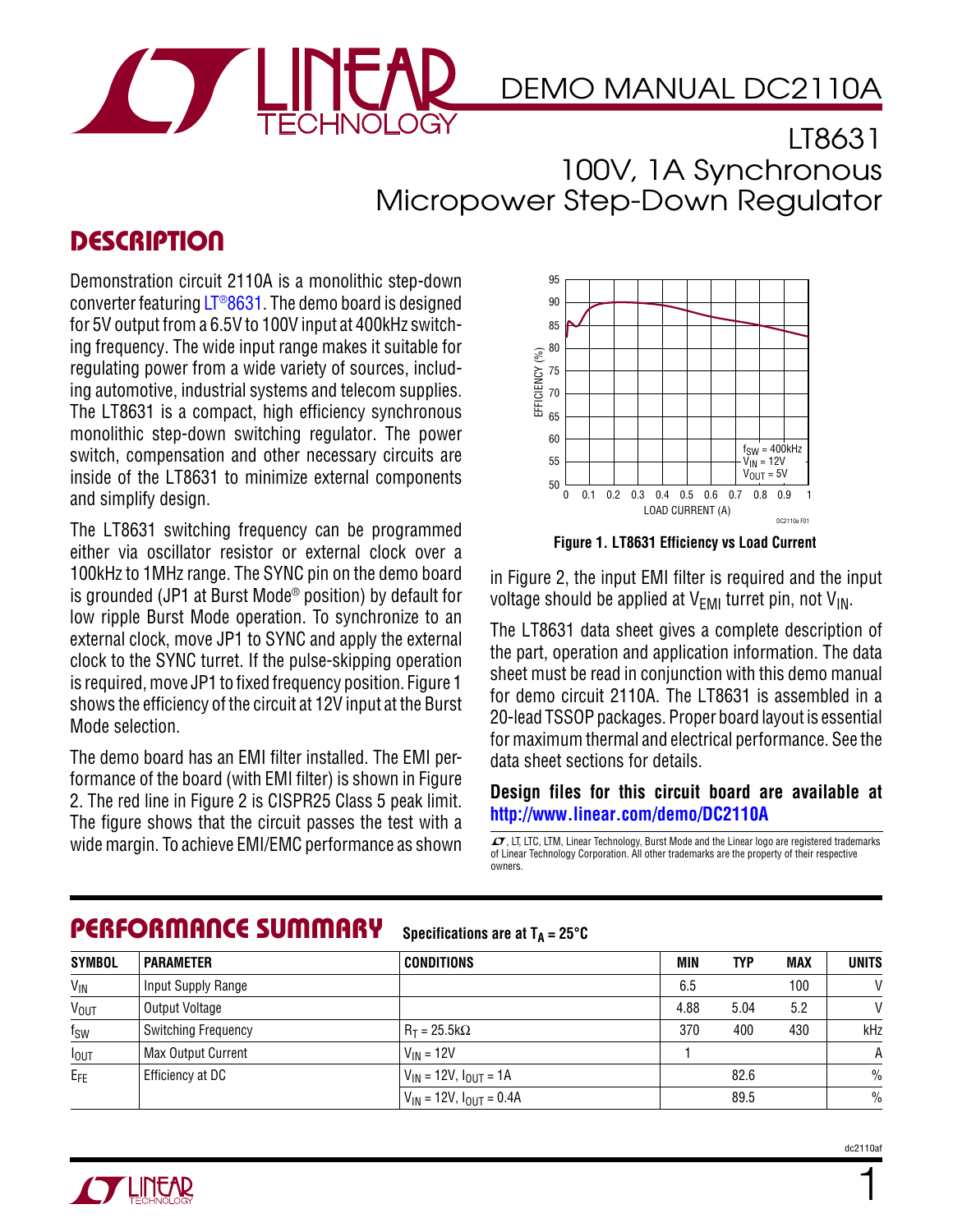# Quick Start Procedure

Demonstration circuit 2110A is easy to set up to evaluate the performance of the LT8631. Refer to Figure 3 for proper measurement equipment setup and follow the procedure below:

**NOTE.** When measuring the input or output voltage ripple, care must be taken to avoid a long ground lead on the oscilloscope probe. Measure the input or output voltage ripple by touching the probe tip directly across the  $V_{IN}$ or  $V_{\text{OUT}}$  and GND terminals. See Figure 4 for the proper scope technique.

- 1. Place JP1 on GND position.
- 2. With power off, connect the input power supply to  $V_{\text{FMI}}$ and GND. If the EMI/EMC performance is not important, the input EMI filter can be bypassed by connecting the input power supply to  $V_{IN}$  and GND.
- 3. With power off, connect loads from  $V_{\text{OUT}}$  to GND.

4. Turn on the power at the input.

Make sure that the input voltage does not exceed 100V.

5. Check for the proper output voltages ( $V_{OIII}$  = 5V).

**NOTE.** If there is no output, temporarily disconnect the load to make sure that the load is not set too high or is shorted.

- 6. Once the proper output voltage is established, adjust the load within the operating ranges and observe the output voltage regulation, ripple voltage, efficiency and other parameters.
- 7. An external clock can be added to the SYNC terminal when SYNC function is used (JP1 on the SYNC position). Please ensure that the chosen RT sets the LT8631 switching frequency to 10% below the lowest SYNC frequency. See the data sheet Synchronization section for details.



**Figure 2. LT8631 Demo Circuit DC2110A EMI Performance in CISPR25 Radiated Emission Test**  (14V Input from  $V_{\text{EMI}}$  Turret Pin,  $I_{\text{OUT}} = 1$ A)



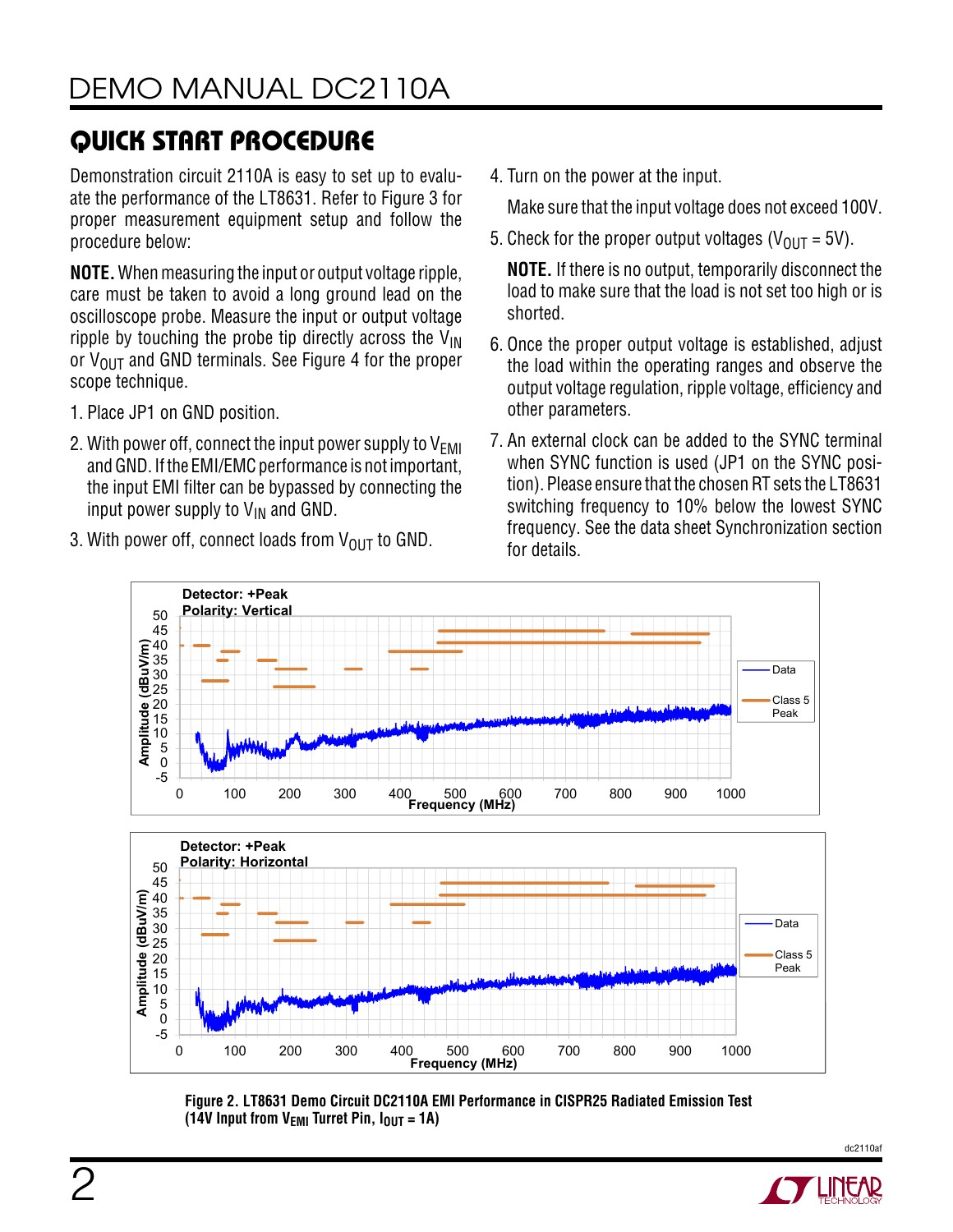## Quick Start Procedure



**Figure 3. Proper Measurement Equipment Setup**



**Figure 4. Measurement Input or Output Ripple**

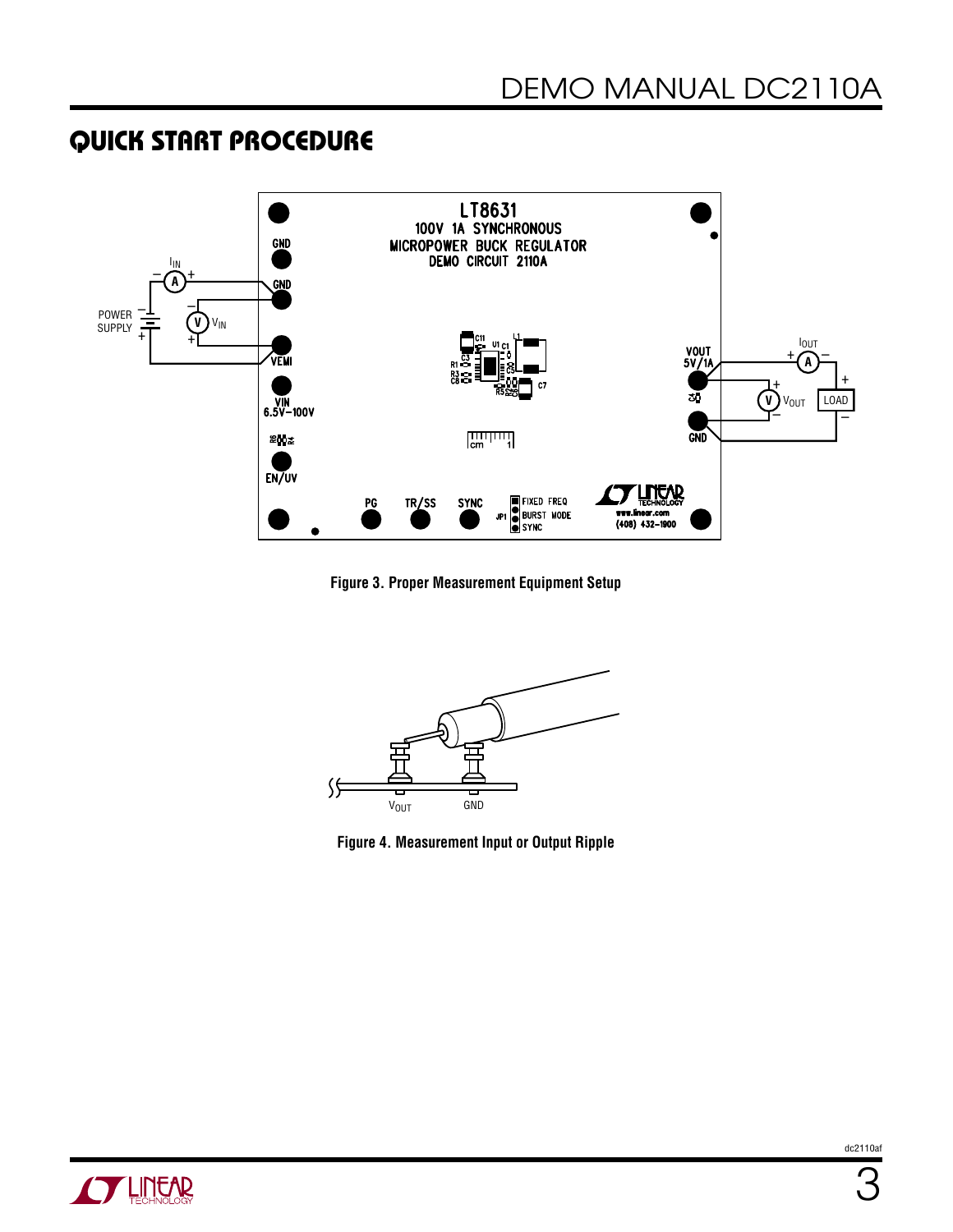# DEMO MANUAL DC2110A

## Parts List

| <b>ITEM</b>                                     | <b>QTY</b> | <b>REFERENCE</b>                | <b>PART DESCRIPTION</b>             | <b>MANUFACTURER/PART NUMBER</b>   |  |  |  |  |
|-------------------------------------------------|------------|---------------------------------|-------------------------------------|-----------------------------------|--|--|--|--|
| <b>Required Circuit Components</b>              |            |                                 |                                     |                                   |  |  |  |  |
| 1                                               | 1          | C <sub>1</sub>                  | CAP, 0.1µF, X7R, 10V, 10% 0402      | TDK, C1005X7R1A104K               |  |  |  |  |
| $\overline{c}$                                  | 1          | C <sub>5</sub>                  | CAP, 2.2µF, X5R, 10V, 10% 0402      | TDK, C1005X5R1A225K050BC          |  |  |  |  |
| 3                                               | 1          | C6                              | CAP, 4.7pF, COG, 50V, 0.25pF 0603   | MURATA, GRM1885C1H4R7CA01D        |  |  |  |  |
| 4                                               | 1          | C <sub>7</sub>                  | CAP, 47µF, X7R, 10V, 20% 1210       | MURATA, GRM32ER71A476KE15L        |  |  |  |  |
| 5                                               | 1          | C <sub>8</sub>                  | CAP, 0.1µF, X7R, 10V, 10% 0603      | AVX, 0603ZC104KAT2A               |  |  |  |  |
| 6                                               | 1          | C <sub>4</sub>                  | CAP, 1µF, X7R, 10V, 10% 0603        | SAMSUNG, CL10B105KP8NNNC          |  |  |  |  |
| $\overline{7}$                                  | 1          | L1                              | INDUCTOR, 22µH IHLP2525             | VISHAY, IHLP2525CZER220M11        |  |  |  |  |
| 8                                               | 1          | L2                              | INDUCTOR, 2.2µH                     | COILCRAFT, XFL4020-222MEB         |  |  |  |  |
| 9                                               | 1          | R1                              | RES, 51.1k, 1/10W, 1% 0603          | VISHAY, CRCW060351K1FKEA          |  |  |  |  |
| 10                                              | 2          | R <sub>2</sub> , R <sub>4</sub> | RES, 1M, 1/10W, 1% 0603             | VISHAY, CRCW06031M00FKEA          |  |  |  |  |
| 11                                              | 1          | R <sub>3</sub>                  | RES, 25.5k, 1/10W, 1% 0603          | VISHAY, CRCW060325K5FKEA          |  |  |  |  |
| 12                                              | 1          | R <sub>5</sub>                  | RES, CHIP, 191k, 1/10W, 1% 0603     | VISHAY, CRCW0603191KFKEA          |  |  |  |  |
| 13                                              | 1          | U1                              | IC, BUCK REG FE-20(16) CB           | LINEAR TECHNOLOGY, LT8631EFE#PBF  |  |  |  |  |
| <b>Additional Demo Board Circuit Components</b> |            |                                 |                                     |                                   |  |  |  |  |
| 1                                               | 1          | C <sub>2</sub>                  | CAP, ALUM, 10µF, 100V               | SUN ELECTRONIC, 100CE10BS         |  |  |  |  |
| $\overline{c}$                                  | 0          | C11 (OPT)                       | CAP, 0603                           |                                   |  |  |  |  |
| 3                                               | 0          | D1 (OPT)                        | SCHOTTKY BARRIER REC, POWER-DI-123  |                                   |  |  |  |  |
| <b>Hardware: For Demo Board Only</b>            |            |                                 |                                     |                                   |  |  |  |  |
| 1                                               | 10         | E1 TO E10                       | TEST POINT, TURRET, 0.094" MTG.HOLE | MILL-MAX, 2501-2-00-80-00-00-07-0 |  |  |  |  |
| $\mathbf{2}$                                    | 1          | JP1                             | 4 PIN 0.079 SINGLE ROW HEADER       | SULLIN, NRPN041PAEN-RC            |  |  |  |  |
| 3                                               | 1          | XJP1                            | SHUNT, 0.079" CENTER                | SAMTEC, 2SN-BK-G                  |  |  |  |  |
| $\overline{4}$                                  | 0          | R6 (OPT)                        | RES, 0603                           |                                   |  |  |  |  |
| 5                                               | 4          | MH1 TO MH4                      | STAND-OFF, NYLON 0.50"              | KEYSTONE, 8833 (SNAP ON)          |  |  |  |  |



dc2110af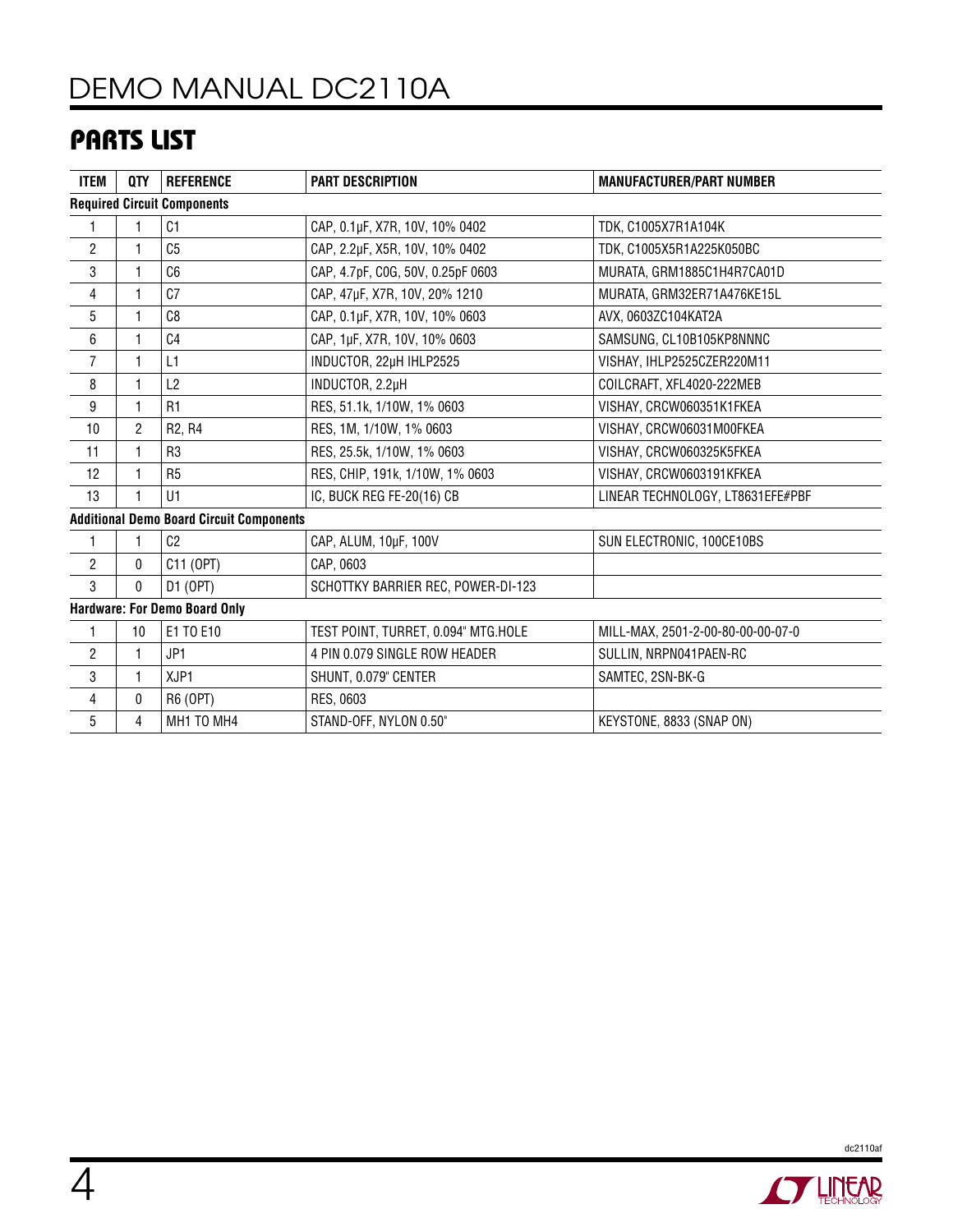### Schematic Diagram





Information furnished by Linear Technology Corporation is believed to be accurate and reliable. However, no responsibility is assumed for its use. Linear Technology Corporation makes no representation that the interconnection of its circuits as described herein will not infringe on existing patent rights. 5